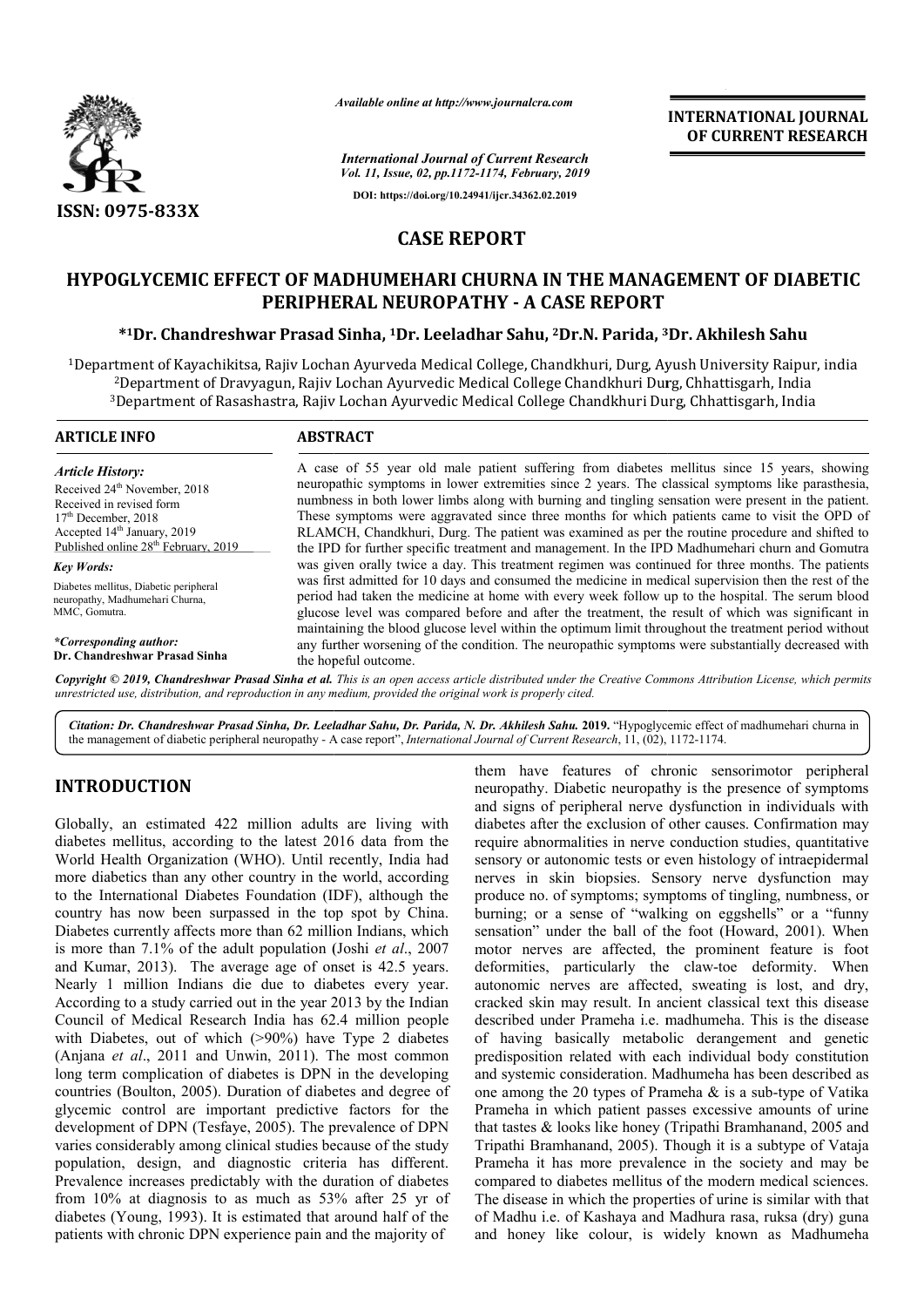(Agnivesha Charaka samhita, 2009). The main factors involved in the pathogenesis are Vata, Pitta, Kapha, Meda and Oja (Tripathi Bramhanand, 2005). Therefore the treatment of this disease should be Tridosha shamaka chikitsa along with Brimhan-Karshana and Rasayana chikitsa (Tripathi Bramhanand, 2005).

*Case Presentation:* A 55 year old male patient visited to OPD of Rajiv Lochan ayurved medical college and hospital with complaints of burning and tingling sensation in his both legs, numbness in both hand, hypersensitivity of skin in right leg calf region since 3 months, he felt difficulty to climbing on stairs and handling small objects. The symptoms pain and burning sensation worse at air contact specially in night. Before visited in our hospital he was under treatment of allopathic physician and was taking anti diabetic medicine metformin 500mg daily with the breakfast.

*History of Present Illness:* According to the patient, he was well before fifteen years. Then he suffered from type 2 diabetes mellitus. He took medicines from the general medical physician and got symptomatic relief. Before two years ago he felt tingling and burning sensation in both legs, he took medicine from his physician and got relieved for few days, his problem again started and he also noticed increasing burning and tingling sensation below thigh and calf region, with mild difficulty to climbing on stairs. There he was advised for palliative treatment from his physician. He refused  $\&$  came to RLAMC hospital to take Ayurvedic treatment.

*Family History:* Medical History: Mother 75 alive with hypertension (HTN), father died at age 56 from road traffic accident; 2 brother 50 year of age, one with HTN and one with alcohol abuse. Denies any known CAD, peripheral vascular disease (PVD), DM, cerebral vascular accident (CVA), cancer (CA), or sickle cell anemia.

#### *Physical examination*

- $\bullet$  Bilateral red spots on calf +
- Body temperature: 98.6 F
- Pallor+
- Blood pressure: 140/90 mmHg
- $\bullet$  Pulse: 76/min
- Respiratory rate: 20/min

**Investigation:** HbA1c -7.5% Blood glucose Fating -130 mg/dl, Blood glucose Post Prandial -180 mg/dl.

**Treatment:** Patients was given Madhumehari churn (MMC) in the dose of 3 gm morning empty stomach with 30 ml of gomutra and 3 gm MMC with plain water at the evening, like this the medication was continued continuously for total of 90 days.

### **DISCUSSION**

Diabetes peripheral neuropathy is advanced stage complication of type 2 Diabetes. In this context the effect of few herbal drugs were used to treat peripheral neuropathy. The effect of triphala, haridra, methika and Gomutra which is already tried in patients in previous studies as a single herbal drug formulary an important constituent of current polyherbal test drug. Haritaki effect can be enumerated from the usage of triphaladi kwatha granules (Khanapurkar *et al.,* 2008 and Gunjal, 2013). The proven hypoglycemic effect of triphala is well known to scientific community. The significant glucose lowering effect can be enumerated by the presence of menthol and sorbitol as told by Sowmya S. Rajan (Sowmya, 2008). Curcumin on the longer effect on insulin serum but not on the plasma glucose level. Maximum inhibition of the enzyme HPA (Human pancreatic amylase) was obtained with curcuma longa isopropanoll extract and active extract. The inhibitory action on HPA causes starch hydrolysis (Widcenberg, 2010 and 2011). Methika (Fenugreek seed) seeds are high in soluble fiber, which helps lower blood sugar by slowing down digestion and absorption of carbohydrate and improving glucose tolerance. According to Arpana Gaddam et. al. methika shows reduction in fasting plasma glucose and post prandeal plasma glucose level along with decreased insulin resistance irrespective of prolonged duration of usase.<sup>20</sup>In various studies Gomutra shows anti hyperglycemic and antioxident effect. However it produces significant lowering the blood glucose level and validates the claim that it is effective in diabetes. By this it is effective in improving the of quality of after the consumption of scheduled drugs as advised to the patient due to their rejuvenating and antioxidant properties by eliminating the free radicals especially from the blood vascular tissues.

#### **Conclusion**

The effect of Madhumehari Churn along with Gomutra in the management Diabetic peripheral neuropathy have shown encouraging results with HbA1C level by slowing down from 7.5% to 6.5% and fasting and post prandial blood glucose were noted 90mg/dl and 130 mg/dl. Which can further be compared with any of the established medicine used for the long term treatment of diabetes and its associated generalized to specific complications. Again it was observed that the therapy is significantly effective and clinically safe as adverse events and reactions were not reported during the course of studies. It was concluded that the usage of shaman ausadhi in the form of MMC is very important to alleviate the present symptoms in a stable manner for longer duration and period of time along with further helping it not to recur or aggravate the symptoms by the resistance of the body tissues to the drug usage. Hence the prepared formulation can be taken for the multicentre trials in larger population to precisely infer its therapeutic efficacy and safety.

#### **Footnotes**

Contributors: C.P. Sinha and L.D.Sahu did the writing of the manuscript. N. Parida was responsible for the editing and revision of its contents and A. Sahu provided the prepared Medicine.

Competing Interests: Non declared

Patients consent**:** Obtained

Provenance and peer review: Not commissioned ,externally peer reviewed

#### **REFERENCES**

- Agnivesha Charaka samhita with Ayurveda Deepika commentary of Chakrapani datta revised by Charaka and Dridhabala, edited by Vaidya Y. T. Acharya, Chaukamba publishers, reprint 2009, Nidansthana, Chapter 4,Sloka 44, p 215.
- Anjana RM, Pradeepa R, Deepa M, Datta M, SudhaV, UnnikrishnanR, *et al*. ICMR–INDIAB Collaborative Study